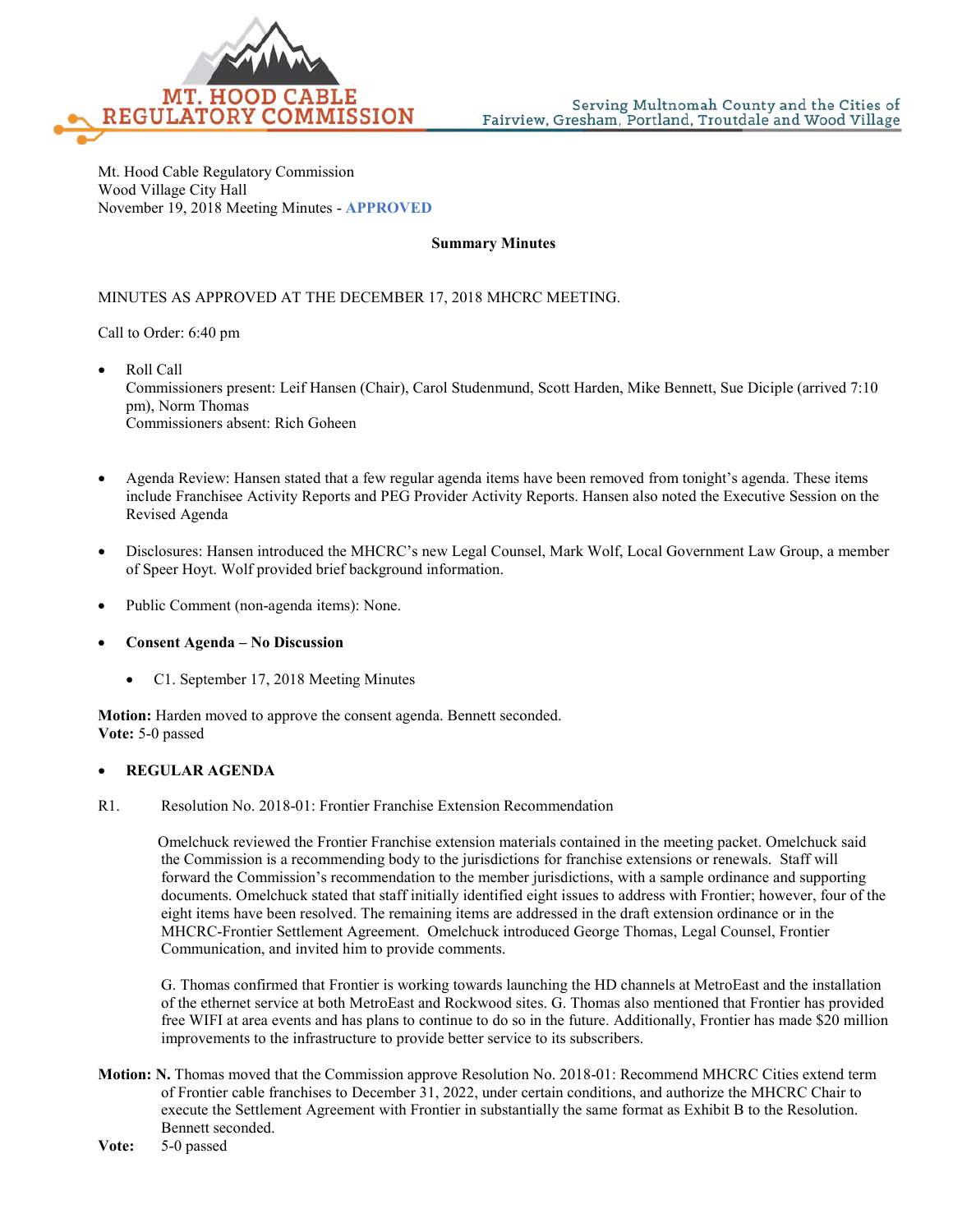## R2. Resolution No. 2018-02: Cascade Access Franchise Extension Recommendation

Omelchuck reviewed the Cascade Access (also known as Reliance Connects) Franchise extension materials contained in the meeting packet. She stated that Cascade Access plans to discontinue its cable services under its franchise with Multnomah County. Staff is recommending a six-month extension to allow for an organized wind down of the cable services with subscribers and removal of. any cable-related equipment in the right of way. Omelchuck introduced Matt Day, Project Manager, Cascade Access, and invited him to provide comments.

Day stated that in Multnomah County, Cascade Access serves the Corbett area in unincorporated Multnomah County. Due to the expense of providing cable service to only 72 subscribers in this territory, it isn't economically feasible to maintain cable service. Cascade Access is planning to offer Over the Top Services (OTT) and is seeking to provide subscribers additional time to select alternative products.

In response to a question from Hansen, Day confirmed cable services are only being discontinued in Multnomah County at this time, but as existing franchises expire, Cascade Access will likely consider not renewing franchises in other areas.

In a response to a question from Bennett, Day stated that Cascade Access is looking to offer a streaming serving, much like YouTube or Hulu.

In response to a question from Studenmund, Day stated that most internet providers have the capabilities to work with local broadcast tv providers, so people can have access to local channels.

- **Motion:** Bennett moved that the Commission approve Resolution No. 2018-02: Recommend Multnomah County extend term of Cascade Access Cable Franchise to June 30, 2019; recommend form of extension. Thomas seconded.
- **Vote:** 6-0 passed
- R3. Community Technology Needs Ascertainment Key Questions

Diciple stated the Ascertainment Committee, comprised of five Commission members, has been working on the scope of work and resources needed to conduct the Community Technology Needs Ascertainment. Through the process, the Committee agreed to capture an understanding of the broader needs of telecommunications beyond cable within underserved communities, \ including an elevated emphasis on equity and inclusion. Diciple stated that staff will facilitate request for proposal (RFP) processes for two consultants and coordinate the work of and between the two consultants.

Omelchuck stated that the Commission is considering three separate agenda items related to the Community Technology Needs Ascertainment and reviewed the staff report contained in the meeting packet that outlined the Ascertainment key questions, RFP scopes of work, and a related contingency request. She also noted that Multnomah County Library and the City of Portland, Office for Community Technology are financially contributing to the Ascertainment consultants' work.

In response to a question from Bennett, Omelchuck stated that two RFPs are planned for two separate, but related, scopes of work: A Community Technology Needs Ascertainment consultant and a community engagement consultant. The community engagement consultant will specifically work with communities of color, those with disabilities, the elderly and other underserved communities to engage them in data gathering efforts. The Ascertainment consultant will focus on the overall community, the jurisdictions, the school districts, etc... Diciple stated that the Committee discussed RFP evaluation criteria so that the RFP evaluation committee can assess the applicant's experience and connections with specific hard-to-reach communities.

In response to a concern from Thomas, Hansen and Diciple said the Committee anticipated leveraging new technologies for engagement when implementing the Ascertainment process.

**Motion:** Thomas moved that the MHCRC adopt the key research questions to guide the design and implementation of the Community Technology Needs and Interests Ascertainment. Harden seconded.

**Vote:** 6-0 passed

- \*R4. Community Technology Needs Ascertainment Consultant RFP Scope of Work
- **Motion:** Thomas moved that the MHCRC authorize scopes of work for two separate, but related, consultant contracts. Diciple seconded.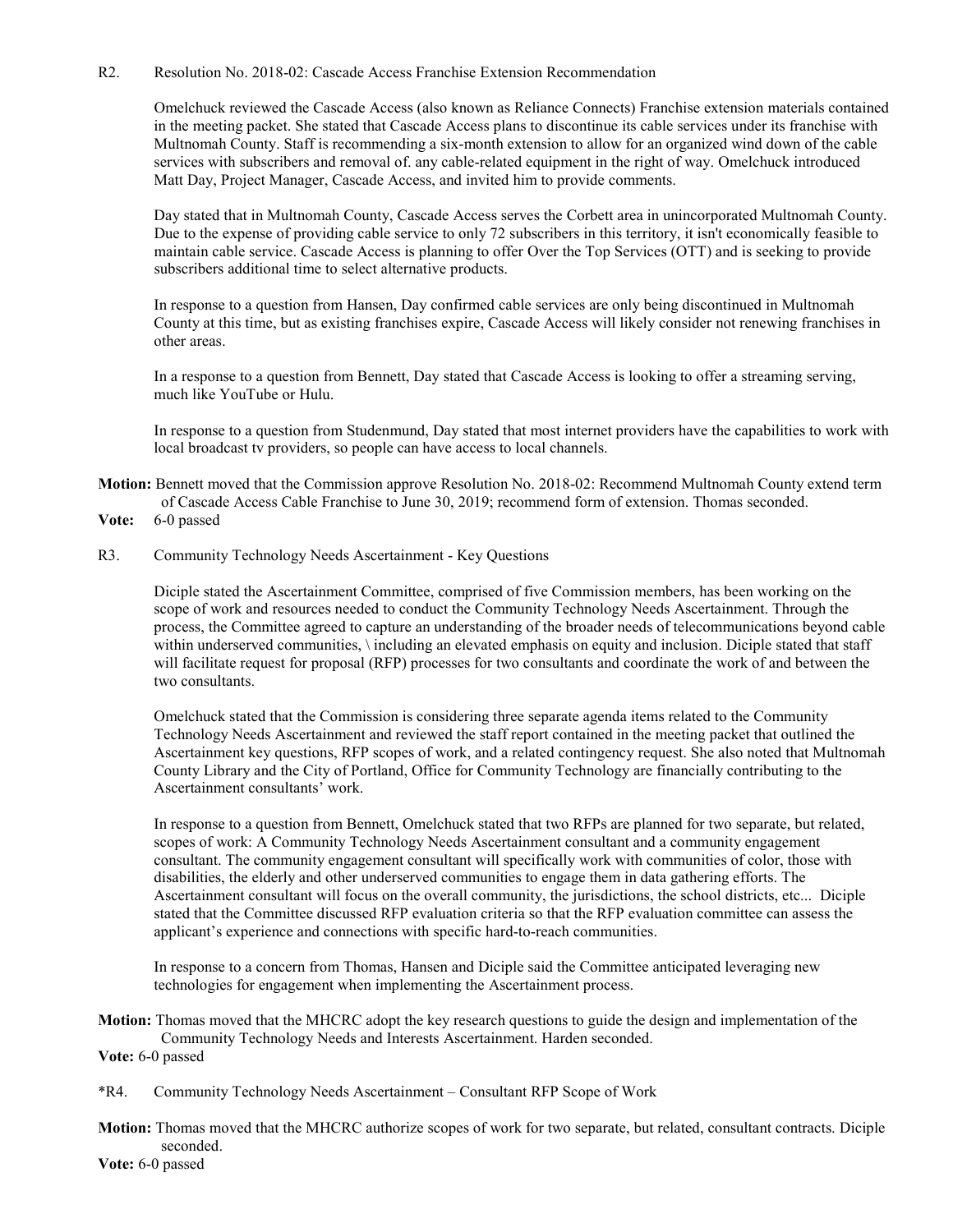\*R5. Contingency Request - Community Needs Ascertainment

**Motion:** Thomas moved that **t**he MHCRC approve \$5,000 from FY18-19 contingency to support the ascertainment. Bennett seconded.

**Vote:** 6-0 passed

R6. MESD Intergovernmental Agreement – I-Net Capital Costs

Omelchuck provided an overview of the draft Multnomah Education Service District (MESD) Master Intergovernmental Agreement (IGA) contained in the meeting packet. She stated that the Commission currently has an IGA with the City of Portland, Bureau of Technology Services (BTS), which has handled all I-Net equipment for all I-Net users in the past. MESD approached staff about being able to fund I-Net-related equipment to test options for the next generation of I-Net to prepare for the franchise renewal with Comcast. Omelchuck stated that staff has negotiated an IGA with MESD, that allows for reimbursement of MESD I-Net-related capital costs.

In response to a question from Bennett, Omelchuck stated that BTS, MESD, and Comcast are clear on delineation of work and equipment ownership of each party.

**Motion:** Harden moved that the Commission approve a Master Intergovernmental Agreement (IGA) with the Multnomah Education Service District (MESD), which establishes a process to reimburse MESD for I-Net capital costs under the cable services franchise agreements. Diciple seconded.

**Vote:** 6-0 passed

R7. FY2017-18 Year-End MHCRC Financial Report – Unaudited (Information Only)

Omelchuck provided an overview of the FY2017-18 year-end financial report contained in the meeting packet. She stated that the Commission has a very healthy financial status. She also noted a significant decline in cable franchise fees and PEG/I-Net fee revenues, which will be a consideration for budget preparation for the next fiscal year.

In response to a question from Bennett, Omelchuck stated that the Commission did not spend as much as was budgeted in earned interest.

- Staff Activity Reports and Updates
	- BBK Legal Services Cable Specific Omelchuck confirmed that the Commission has retained BBK for cable specific legal services.
	- MHCRC FCC Filing Cable In-Kind/ Mixed Networks

Omelchuck provided an update regarding the Cable In-Kind/ Mixed Networks FCC filing. She stated this FCC Notice of Proposed Rulemaking undermines authority over locally negotiated franchise agreements and could have a negative impact on local media centers and other public benefits in cable franchise agreements. She stated that reply comments are due December 15, 2018.

- OCT Bureau Transition Elisabeth Perez, City of Portland, OCT Acting Director, stated that Portland concluded it Fall Budget Modification Process, which contained funds for a new director position but no funds for OCT to physically move from its current space in the Revenue Division. She stated that she has had three possible candidates for an OCT interim director and has met with one candidate so far. In response to a question from Hansen, she stated that she is currently acting director, but would like to fill the role as soon as possible and still plans to be heavily involved after one is found.
- Digital Equity Action Plan (DEAP) Year 2 Report Omelchuck handed out the Year 2 DEAP report and noted that OCT and the Multnomah County Library staff presented the report to the Portland City Council and Multnomah County Commission.
- MHCRC Annual Planning Retreat Omelchuck confirmed March 16, 2019 as the retreat date and, in consultation with Chair Hansen, confirmed Paula Manley as the retreat facilitator.
- Committee Reports
	- Finance Committee: Thomas noted the meeting on Dec. 6, 10:30-noon, Gresham.
	- Open Signal Board Appointee Diciple stated Open Signal continues to gain grant funding. She also noted that Open Signal's strategic planning process will wrap up in December.
	- MetroEast Board Appointee Thomas stated that MetroEast is doing very well raising grant and sponsorship funds.